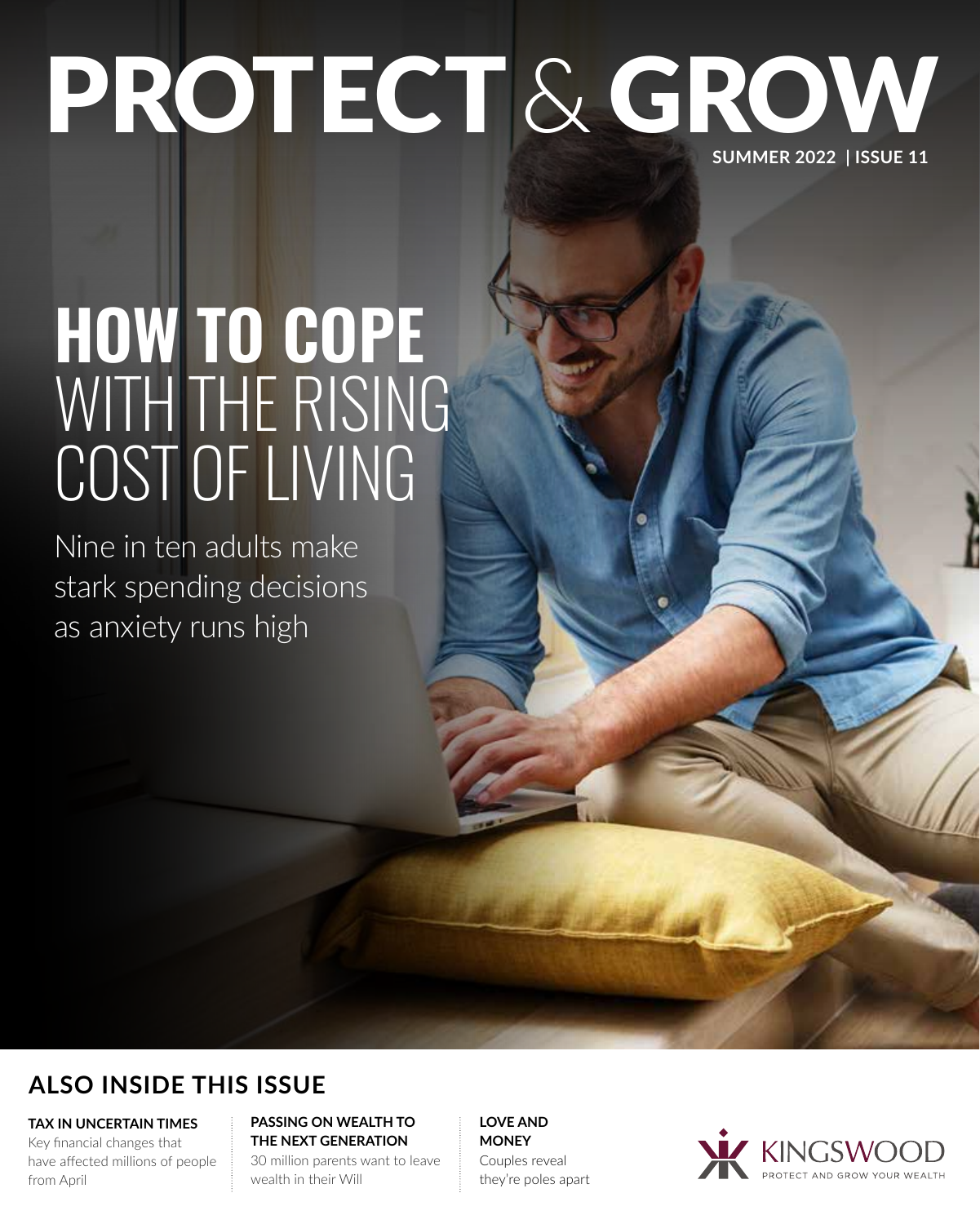

The aniche approach thought to<br> **O**nce at the expense of returns,<br>
Environmental, Social and<br>
Covernance (ESC) dentative have around come at the expense of returns, Environmental, Social and Governance (ESG) strategies have proved that they can be market-beating. The coronavirus (COVID-19) pandemic has shown the fragility of the planet, its complexity and interconnectedness in terms of demand and supply in trade and commerce, and how these can be under threat if not sustainable.

Investors are increasingly aware that it is possible and necessary to make a profit while positively and proactively protecting people and the planet. We can expect to see a considerable demographic shift with Millennials citing ESG investing as their top priority when considering investment opportunities.

#### **WE CAN'T AFFORD NOT TO CARE**

The three pillars of ESG cover a wide range of issues:

#### **1. ENVIRONMENTAL**

Investors, consumers and governments are placing renewed emphasis on climate change and sustainability. This factor examines the extent to which a company is taking a 'green' approach. The number of potential criteria within the environmental factor is vast. It might, for instance, involve analysing how dependent a business is on fossil fuels, how much waste it is producing or how it treats animals.

Alternatively, it might look at any significant environmental risks that a business is taking, such as if it regularly fails to meet government regulations. Factors include carbon emissions, water usage, pollution, packaging waste, sustainable building, land usage and energy efficiency.

#### **2. SOCIAL**

This examines how the company manages its relationships with people, including employees, suppliers, customers and local communities. In terms of employees, this criterion might include whether a business has any diversity or inclusiveness policies, or how it treats its staff.

When it comes to suppliers, this assesses the businesses a firm works with, for example, whether a manufacturer outsources production to factories with poor practices. Treating customers fairly is also likely to have a longterm impact on performance and may cover whether the business has sufficient consumer protection in place.

Many consumers and investors want businesses to benefit society, so an ESG investor may look at whether a company helps people it doesn't necessarily buy from, sell to or employ. Factors include employee health and safety, supply chain labour standards, privacy and data security, product safety and employee developments.

#### **3. GOVERNANCE**

The reasoning behind analysing a company's governance practices is clear. A business that is run properly is more likely to succeed over the long term than one that isn't. When it comes to assessing a company's governance, common criteria can include whether it uses open and transparent accounting practices or whether shareholders can vote on important decisions.

It also looks at how much it pays its board, including bonuses, board diversity and how much it spends on developing new products and services. Factors include business ethics, corruption and political instability, conflicts of interest and tax transparency.  $\blacksquare$ 

#### **MAKING A DIFFERENCE AND A RETURN**



Investing with consideration of environmental, social and corporate governance criteria has increased significantly in recent years. For many, it reflects an understanding of their need for long-term sustainable investment performance and their ambitions for a better world. Whether there are specific causes that you want to put your wealth to work for, or if you believe that companies that are run well will do well, we can help you find the approach that works best for you. For more information or to discuss your investment goals, please contact us.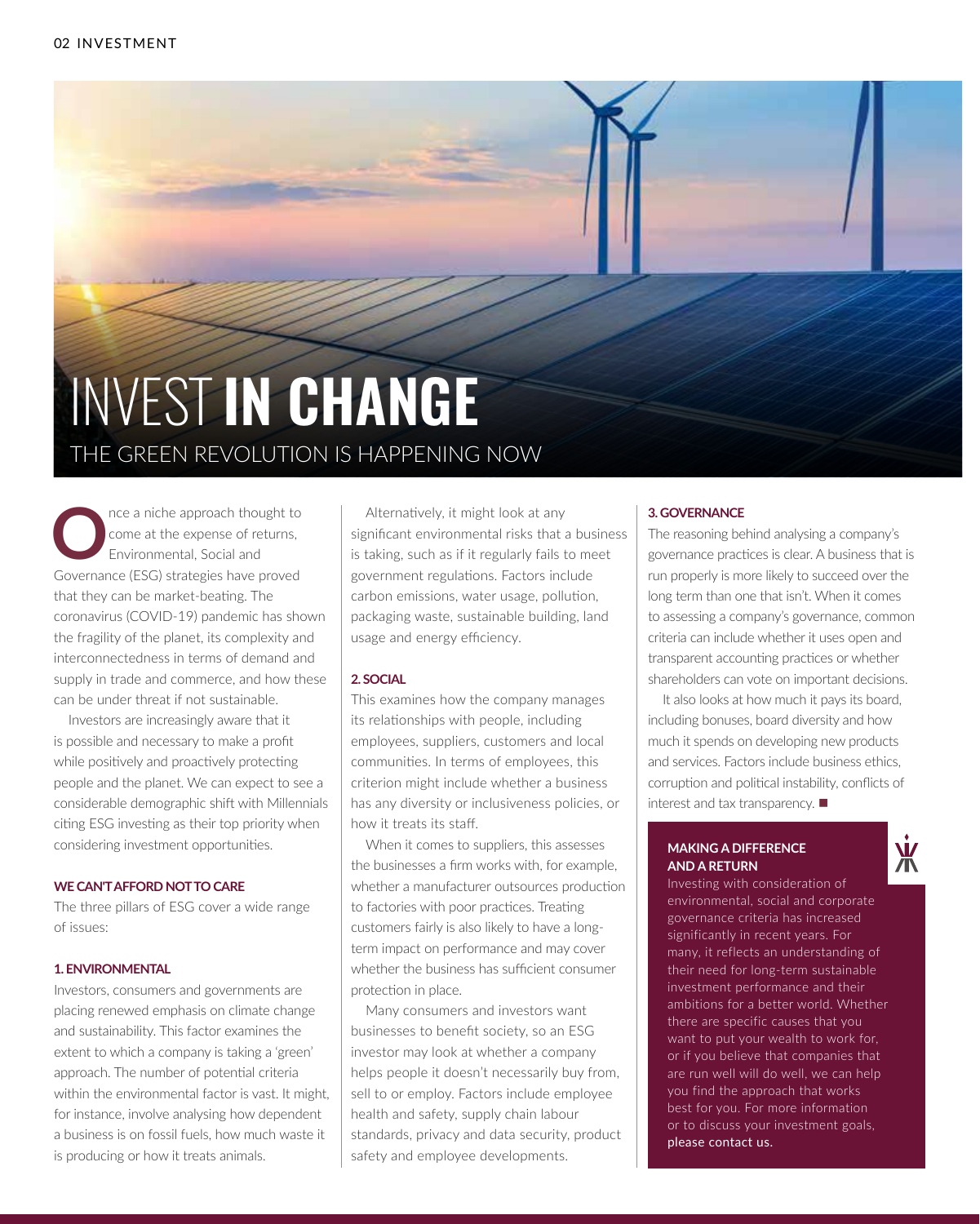# **WELCOME**

**WELCOME TO** the

Summer issue of *Protect & Grow* from Kingswood.

The pressure of spiralling living costs is a major concern among many UK households, with the vast majority looking to make significant



lifestyle changes in response to price rises. According to new research, 95% of adults in the UK say they are worried about the anticipated rise in the cost of living in 2022. Rising inflation and increases in taxes are set to leave millions worse off. We're here to help you review your current financial situation and answer any questions you may be concerned about. Turn to page 12 to read the full article.

Most taxpayers started to see their tax bills increase from April 2022. As we have moved into the new 2022/23 tax year, now is the time to review your tax affairs to ensure that you have taken advantage of all reliefs available and have considered some planning opportunities to help reduce your tax liabilities. On page 04 we look at what has changed, and what you need to be aware of.

Millions of Britons say they want to plan to pass on wealth to their children and grandchildren in a Will – but fewer than half have written one, according to new research. On page 08 we look at how failing to plan could potentially lead to a significant Inheritance Tax (commonly called IHT for short) bill being levied on a person's estate when they die.

Most couples hate talking about money and find it a hard subject to discuss. However, while it may not seem like the most romantic topic, on page 05 we consider why if you don't talk about what you each want from your finances and how to manage your money, it's likely to result in more friction and arguments.

#### **Looking to create a more secure financial future?**

Whether you're beginning to save and invest for the first time, organising your financial affairs as your family grows, or enjoying retirement and thinking about how you would like to provide for future generations, Kingswood provide all the elements you need to protect, manage and grow your wealth. For more information, please contact us.

#### **David Lawrence –** UK CEO



06

# INSIDE THIS ISSUE

### **02**

#### **INVEST IN CHANGE**

The green revolution is happening now

#### **04 TAX IN UNCERTAIN TIMES**

Key financial changes that have affected millions of people from April

## **05**

#### **LOVE AND MONEY**

Couples reveal they're poles apart

#### **06 RETIREMENT NEST EGG**

Nearly a half of over-50s regret not saving into their pension earlier

### **08**

#### **PROTECTING FAMILY WEALTH**

What will your legacy look like?

### **09**

#### **DISCUSSING INHERITANCE WITH YOUR HEIRS**

More than half of UK adults haven't discussed the subject



# **10**

#### **WHAT IS THE MOST POPULAR AGE TO RETIRE EARLY?**

Factors that can influence when someone decides to retire

# **12**

#### **HOW TO COPE WITH THE RISING COST OF LIVING**

Nine in ten adults make stark spending decisions as anxiety runs high

### **14**

#### **PASSING ON WEALTH TO THE NEXT GENERATION**

30 million parents want to leave wealth in their Will

### **15**

#### **WOMEN ON AVERAGE RETIRE WITH LESS THAN HALF THE INCOME OF MEN**

Helping you establish a financial plan for the lifestyle you want

### **16**

#### **FUTURE WEALTH**

The average British child is worth just under £5,000 by the time they reach school

Kingswood Group, 10‑11 Austin Friars, London, EC2N 2HG • Tel: 020 7293 0730 Email: info@kingswood-group.com • Web: www.kingswood-group.com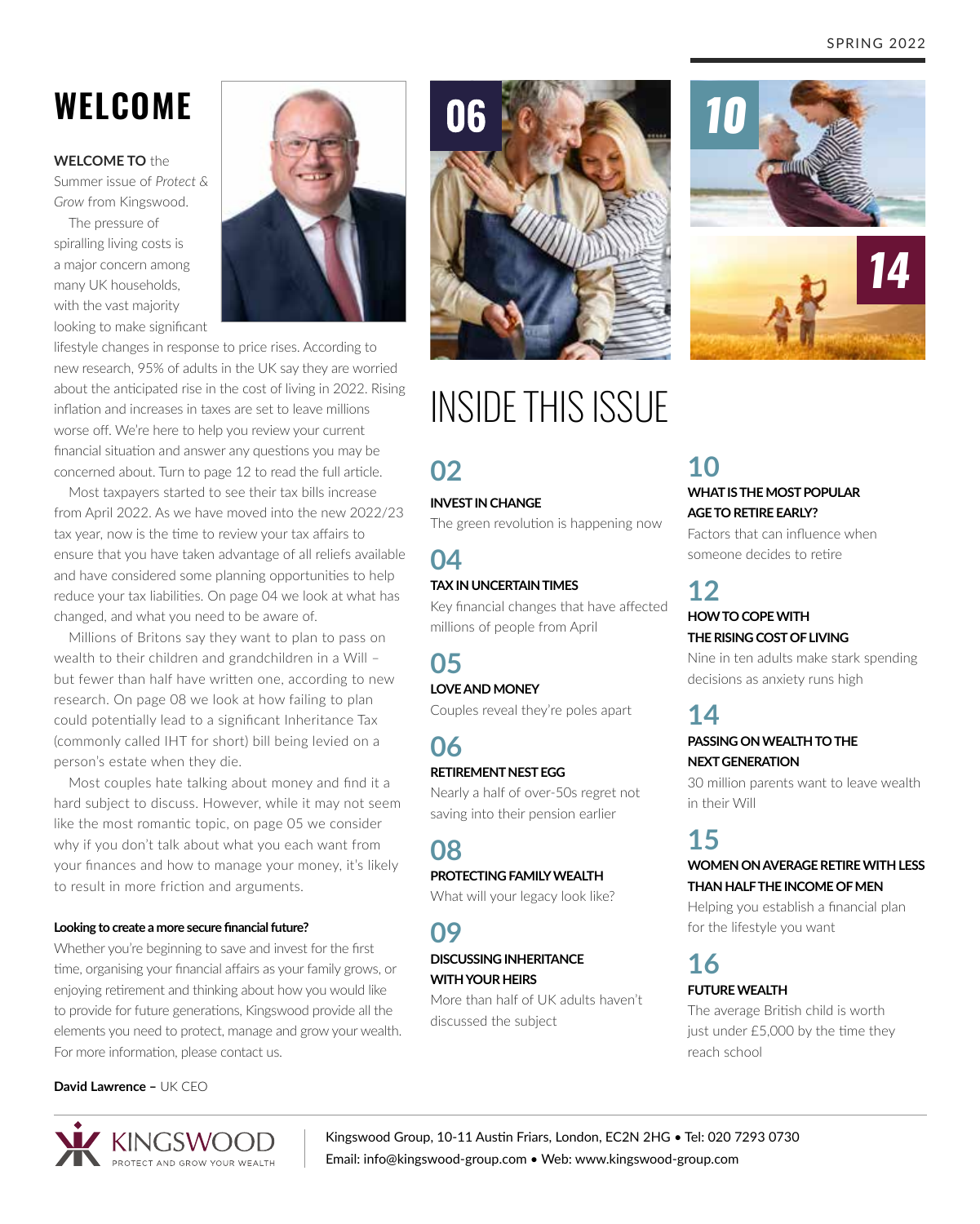# TAX IN UNCERTAIN TIMES

### KEY FINANCIAL CHANGES THAT HAVE AFFECTED MILLIONS OF PEOPLE FROM APRIL

ost taxpayers started to see<br>their tax bills increase from A<br>2022/23 to we as well the time to the t their tax bills increase from April 2022. As we move into the new 2022/23 tax year, now is the time to review your tax affairs to ensure that you have taken advantage of all reliefs available and have considered some planning opportunities to help reduce your tax liabilities.

Here's what changed at the beginning of the 2022/23 tax year, and what you need to be aware of.

#### **NATIONAL INSURANCE INCREASE**

From 6 April, National Insurance increased by 1.25%. That's an increased cost of £255 for those earning £30,000, or £505 for those earning £50,000. The National Insurance threshold increased to £9,880 per year, meaning you don't pay National Insurance if you earn below that level. This means you pay National Insurance at a rate of 13.25% on earnings between £9,880 and £50,270 per year, and 3.25% on earnings above £50,270 a year.

In July 2022, the National Insurance threshold will increase again so that you only start paying National Insurance on earnings above £12,570. This means the threshold will align with the personal allowance. You will pay National Insurance at a rate of 13.25% on earnings between £12,570 and £50,270 per year, and 3.25% on earnings above £50,270 a year.

There's been a similar rise for employers' National Insurance. One way to help to mitigate it is to consider salary sacrifice schemes for pensions and other benefits, which allow you to take some of your benefits before your salary is paid, essentially avoiding National Insurance on these items.

#### **STATE PENSION**

State Pension payments increased by 3.1% to align with inflation in the year to September 2021.

The full new State Pension increased to £185.15 a week. Full basic State Pension payouts rise to £141.85 a week.

#### **RISE IN DIVIDEND TAX RATES**

The dividend tax rates vary depending on your income. Dividend tax is payable on earnings from dividends above £2,000 a year. If you are a self-employed director of a company and pay yourself with a combination of tax and dividends, this will affect you too.

If you have shares outside of an Individual Savings Account (ISA) or pension, you may end up paying more tax on the income from them. From April 2022, the dividend tax rates increased by 1.25%. This means the dividend tax rates are 8.75% for basic rate taxpayers; 33.75% for higher rate taxpayers; and 39.35% for additional rate taxpayers.

#### **NATIONAL LIVING WAGE INCREASE**

For those on lower incomes, and their employers, an increase in the National Living Wage of 6.6%. The living wage for workers over 23 increased to £9.50 an hour, while for under-18s and apprentices it is £4.81, £6.83 for 18-20-year-olds and £9.18 for 20-21-year-olds.

#### **FROZEN THRESHOLDS**

The Chancellor often uses a new tax year to update the thresholds for basic rate tax, higher rate tax, stamp duty and other taxes in line with inflation. This year, nearly all will be frozen, meaning that most of us are worse off in real terms.

The personal allowance (the amount most of us can earn without paying tax) remains at £12,570, and the threshold for paying higher rate tax remains at £50,271. From earnings of £100,000, the personal allowance begins to be withdrawn, and the additional rate threshold remains at £150,000.

Freezing thresholds contributes to something called 'fiscal drag', which means that, as wages rise, more people are subject to higher rate tax because the threshold doesn't keep pace with the rises.

#### **HIGHER COUNCIL TAX**

Councils were permitted to raise your tax rates by up to 3% from April, with prices up by a quarter in the past decade.The government has introduced a council tax rebate and will provide a payment of £150 to households living in council tax bands A – D. Payments commenced from April 2022 and will not need to be paid back. Those in bands E and above below will have no recourse to this.

#### **CHILD BENEFIT**

Child Benefit payments increased in line with inflation of 3.1% in line with other benefits. This means that parents will be able to receive £21.80 a week for their eldest or only child and £14.45 a week for any additional children. This works out at £1,133.60 a year for one child, and £751.40 a year for subsequent children.

If one parent in your household earns more than £50,000, they have to start paying the Child Benefit back through their tax return. Once they earn more than £60,000 they have to pay all the Child Benefit back.

#### **HIGHER ENERGY PRICES**

Although the change in the energy cap is not pegged to the tax year, for most of us our energy bills will go up at roughly the same time. Unless you are on a fixed rate for energy, the capped amount your provider can charge for energy increased by 54% from 1 April.  $\blacksquare$ 

Ж

#### **TIME TO TAKE A FRESH LOOK AT YOUR FINANCES?**

It can be difficult to stay on top of the key tax rates and allowances amid dayto-day living. With taxes increasing from April 2022, you need to consider what steps you can take from a tax planning perspective to maximise tax reliefs that are available in the 2022/23 tax year. We look at your wealth and tax planning as a whole. To find out more, please contact us for more information.

TAX TREATMENT VARIES ACCORDING TO INDIVIDUAL CIRCUMSTANCES AND IS SUBJECT TO CHANGE.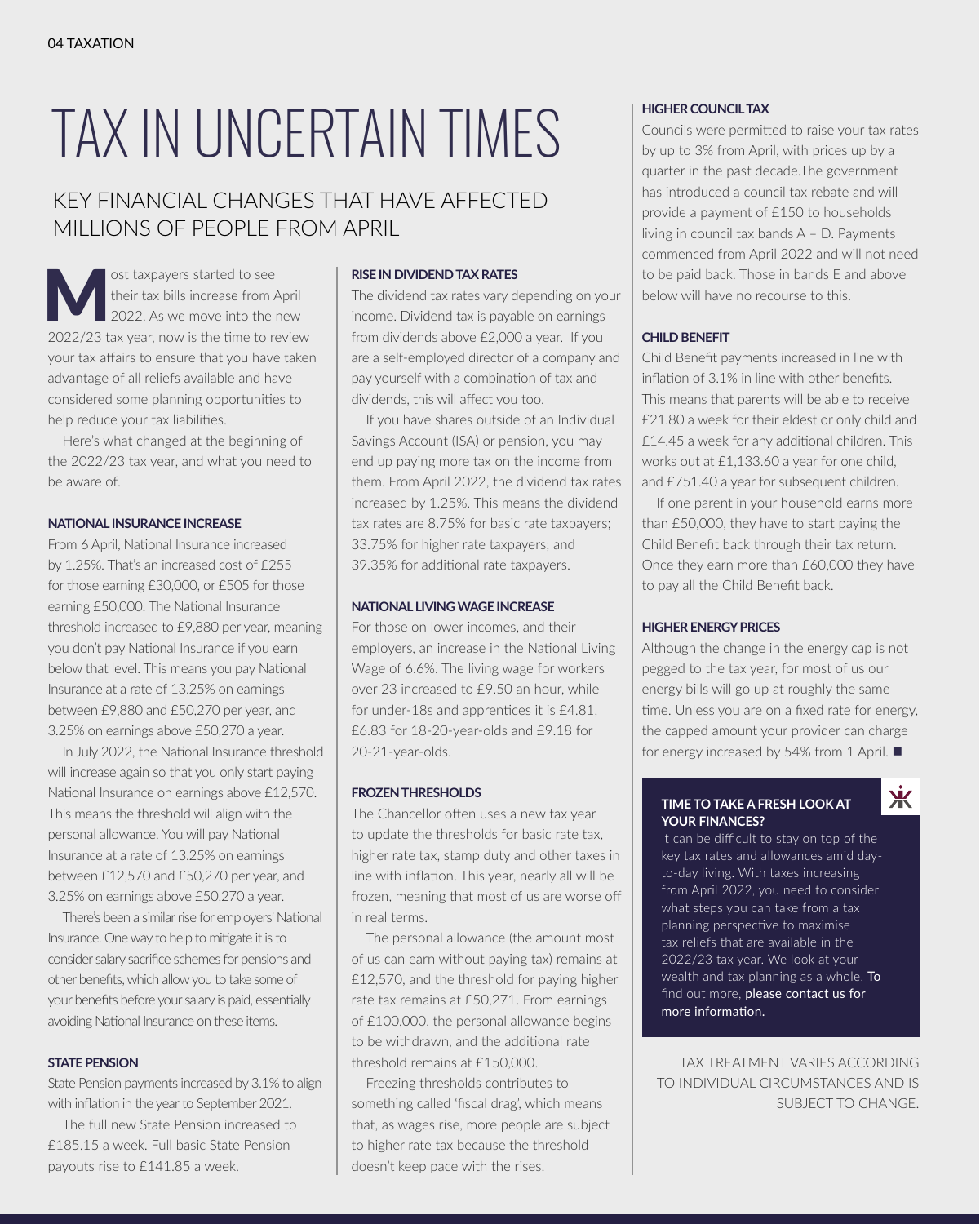# **LOVE AND MONEY** COUPLES REVEAL THEY'RE POLES APART

**M** ost couples hate talking about<br>
money and find it a hard subject to<br>
discuss. However, while it may not<br>
seem like the most remarking it was don't money and find it a hard subject to seem like the most romantic topic, if you don't talk about what you each want from your finances and how to manage your money, it's likely to result in more friction and arguments.

Talking about finances with your loved ones often leads to heated words. In fact, according to research<sup>[1]</sup> money is the most common cause of arguments between couples, with 62% of those who argue with their partner disagreeing over money. Couples find it easier talking about childcare, sex or even household chores than money.

#### **MOST FRICTION**

Couples quarrel about most aspects of their finances, from how much they earn to their levels of debt, but it's what their other half spends that causes the most friction. There are also fundamental differences when it comes to expectations of each other and how they view their partner's behaviour. A third (33%) of couples confess not seeing eye to eye, admitting that when it comes to spending and saving, they're simply incompatible.

Attitudes towards money also stir up strong emotions, with couples taking a dim view of their other half. One in four (24%) couples consider their partner irresponsible with money. A fifth (20%) of people who don't think their partner is responsible with money keep a secret savings pot.

#### **SOME COMPROMISE**

And when it comes to managing money jointly, three quarters of couples (76%) decide to keep some or all their banking separate from their partner. Around a third (35%) keep all their money in separate accounts, while just 24% of couples hold everything in a joint account.

Because we don't tend to talk about money, one partner can assume that their way of managing their money is the 'right' way, and not understand why the other doesn't take the same view. So, the key to a more harmonious relationship is to talk about your finances and agree a way that works for both of you, even if it involves some compromise.

#### **BETTER CONTROL**

It's also important not to let financial concerns simmer beneath the surface. Being more open with one another about money and financial goals will also help couples to build a financially secure future. Facing uncomfortable conversations can help ensure a better relationship with money and each other.

Set time aside to talk about your finances properly, as it may help both of you gain better control of your spending. It may feel a bit odd at first, but it should reduce stress and friction in the long term. Set some shortterm goals (money in a savings account so you can pay for any emergencies), but don't ignore long-term goals as well (paying off your mortgage, when you want to retire, etc).

#### **HOUSEHOLD BILLS**

Agree how you will split household bills. This is particularly important if one of you earns more than the other. Some people automatically assume it will be 50:50, no matter how big the pay gap, so it's worth clarifying before the bills mount up.

Be open about any debts you have, especially if you have a joint bank account or joint loans. As soon as you take out a joint loan, mortgage or current account with an overdraft facility, your credit rating will affect your partner's and vice versa – even if you're applying for credit in one name only.

#### **MANAGE MONEY**

So, if you're hiding debt from your partner, not only could it affect your relationship, but it could also affect your ability to get a mortgage, car finance or even a pay-monthly phone contract. It may be a hard conversation to start, but tackling these issues together might also take a weight off your mind.

Decide how you'd like to manage your money. In relationships, tasks can sometimes be divided without couples realising. You don't necessarily have to make every single decision together – although you can if that suits you – but make sure you're both involved.

#### **MORE TRANSPARENCY**

Decide whether you want to keep your money separate or pool it in joint accounts. There are pros and cons to each approach. If you have a joint account there's more transparency about your finances, but the bank can pursue either of you for the full amount of any debt or overdraft, regardless of who ran up the debt or used the overdraft.

Keep talking. Your circumstances may change or you may feel like you want different things from your finances – and your life. So, keep talking about money and try to address any issues early on, before they become big problems.  $\blacksquare$ 

#### **TIME TO DO MORE WITH YOUR MONEY?**

### Ж

If you'd like to learn more about how we could help you plan your finances for the future or for more information, please contact us.

#### **Source data:**

*[1] Royal London commissioned a survey by Opinium between 21–25 January 2022 with a sample of 2,000 nationally representative UK adults (1,351 in a relationship).*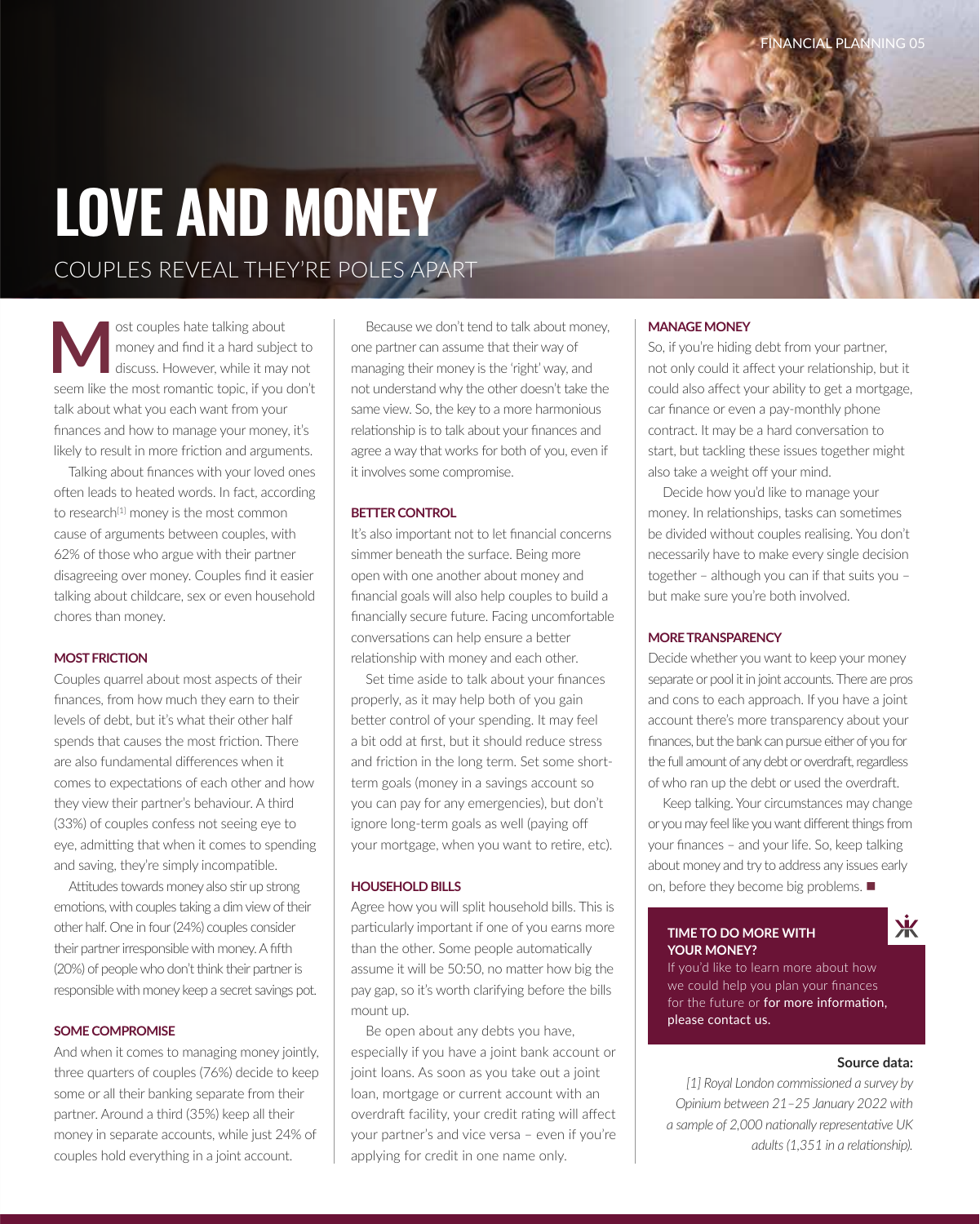# RETIREMENT **NEST EGG**

NEARLY A HALF OF OVER-50S REGRET NOT SAVING INTO THEIR PENSION EARLIER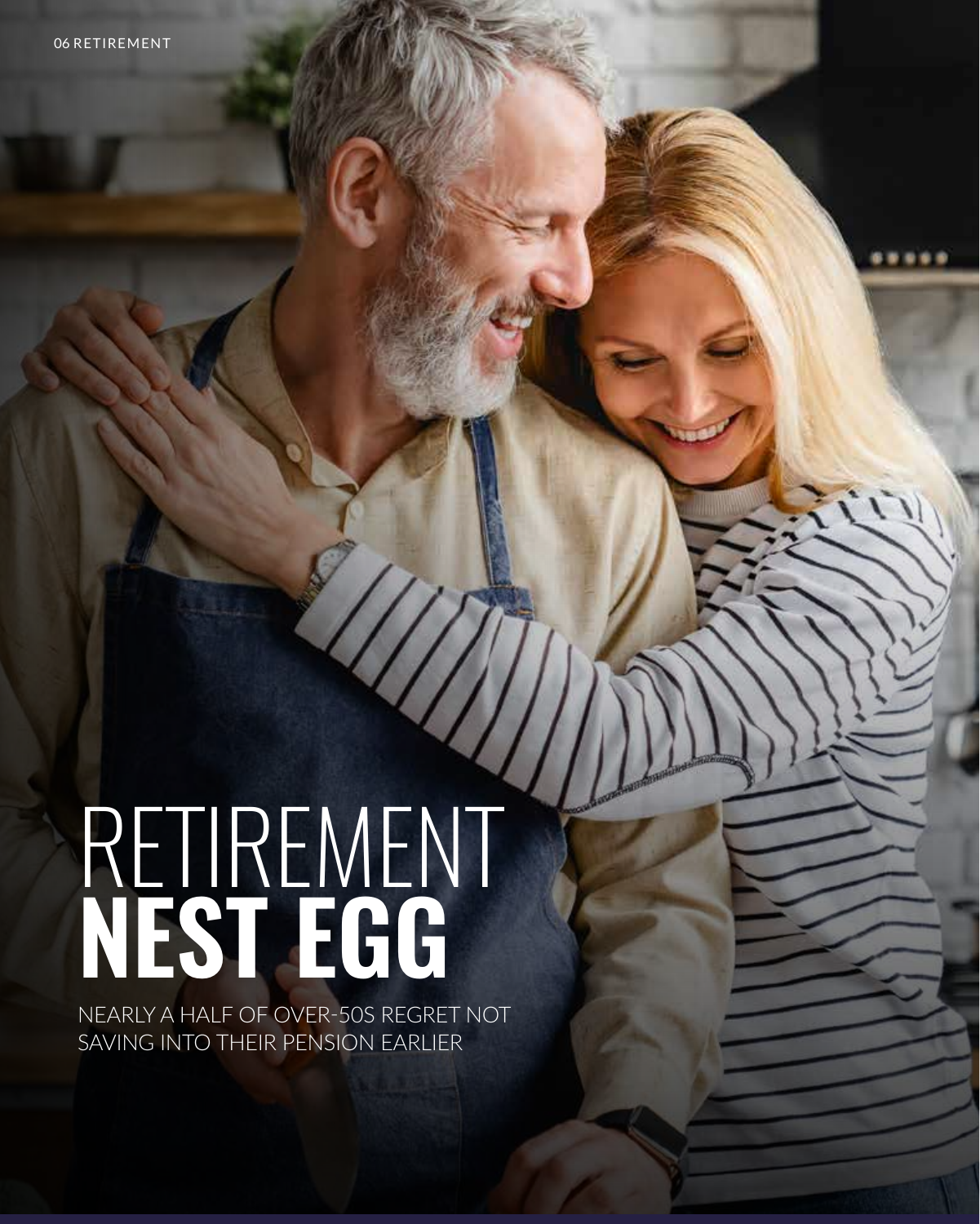The days of working for a single employer<br>
for your entire career and retiring with<br>
a comfortable pension are largely gone.<br>
The reconnecibility for accumulating a retirement for your entire career and retiring with The responsibility for accumulating a retirement nest egg now rests with individuals as opposed to their employers.

Saving enough for retirement is challenging for many people, but an era of changing demographic trends, such as increased longevity and delayed marriage, can make this journey even more difficult.

#### **NOT FINANCIALLY STABLE ENOUGH TO CONTRIBUTE**

New research<sup>[1]</sup> into the attitudes of the over-50s towards their pension has uncovered that nearly a half (49%) regret not saving into their pension earlier, and almost two-thirds (64%) wish they had contributed more into their retirement savings at an earlier stage.

Just over a quarter (26%) stated that they only started paying into their pension after they turned 30 years old, primarily because they did not feel financially stable enough to contribute any sooner (51%). Many, understandably, prioritised raising children (42%) and paying off their mortgages (40%) before putting any surplus cash into their pension. However, a third put leisure/holidays (32%), clothing (21%) and their pets (10%) before their retirement income.

#### **'MODERATE' STANDARD OF LIVING IN RETIREMENT**

Almost four in ten (39%) people over the age of 50 believe that an income of between £10,000 and £20,000 per annum in retirement will be enough to live 'comfortably'. This is despite figures announced stating that £20,800 per annum will only provide an individual with a 'moderate' standard of living in retirement. To enjoy a 'comfortable' standard of living, the amount would need to increase to £33,600 per year.

Just under a quarter (24%) of those aged over 50 believe that a personal contribution of between 0% to 5% of their salary is an 'appropriate and achievable' level to attain a savings pot big enough to support them in retirement.

#### **TAKING PROFESSIONAL FINANCIAL ADVICE IS KEY**

When asked about financial advice, worryingly more than 70% of over-50s say they have never sought professional financial advice regarding their pension. Almost a third (30%) say they feel they know what they are doing and don't need financial support, whilst 10% say they rely on their family and friends for support and advice. However, after hearing that they could add as much as  $£47,000$  to their pension<sup>[2]</sup> (over a decade) by taking professional financial advice, half of them say they would.

Pensions are more important to more of us than ever before. Automatic enrolment has brought pension savings to millions, but this was only introduced in 2012 and for many, especially those over the age of 50, it is perhaps too little, too late.

#### **TAKE STOCK OF YOUR FINANCIAL SITUATION EARLY**

Hindsight is a wonderful thing and life in your 20s and 30s can often take over, with children to raise, debts to pay and holidays to be had. However, it's important to take stock of your financial situation early. You may think you have enough spare cash, or that you have years until you retire, but most people over the age of fifty (64%) wished that they had paid more into their pension pot, earlier.

It's also important that people are realistic about how much they might need to live on in retirement. With more people continuing to pay rent or mortgages after they finish working<sup>[3]</sup>, it is unlikely that an income of between £10,000 and £20,000 per year will be sufficient to have a 'comfortable' lifestyle.  $\blacksquare$ 

#### **PLANNING FOR A FULL AND HAPPY RETIREMENT?**

To avoid sleepwalking into retirement it's important to understand how much you have in your pension, what that money might look like as retirement income and how long you might need that money to last. For advice on all your options to make your money last a lifetime, please contact us.

#### **Source data:**

Ж

*1,034 UK adults over the age of 50 (retired and non-retired) interviewed between 31.01.2022– 07.02.2022*

*[1] https://www.retirementlivingstandards.org.uk/ news/retirement-living-standards-updated-to-reflect [2] https://ilcuk.org.uk/financial-advice-provides-47kwealth-uplift-in-decade/*

*[3] https://www.bbc.co.uk/news/business-42193251*

A PENSION IS A LONG-TERM INVESTMENT NOT NORMALLY ACCESSIBLE UNTIL AGE 55 (57 FROM APRIL 2028 UNLESS PLAN HAS A PROTECTED PENSION AGE). THE VALUE OF YOUR INVESTMENTS (AND ANY INCOME FROM THEM) CAN GO DOWN AS WELL AS UP WHICH WOULD HAVE AN IMPACT ON THE LEVEL OF PENSION BENEFITS AVAILABLE. YOUR PENSION INCOME COULD ALSO BE AFFECTED BY THE INTEREST RATES AT THE TIME YOU TAKE YOUR BENEFITS.

THE TAX IMPLICATIONS OF PENSION WITHDRAWALS WILL BE BASED ON YOUR INDIVIDUAL CIRCUMSTANCES, TAX LEGISLATION AND REGULATION WHICH ARE SUBJECT TO CHANGE IN THE FUTURE. YOU SHOULD SEEK ADVICE TO UNDERSTAND YOUR OPTIONS AT RETIREMENT.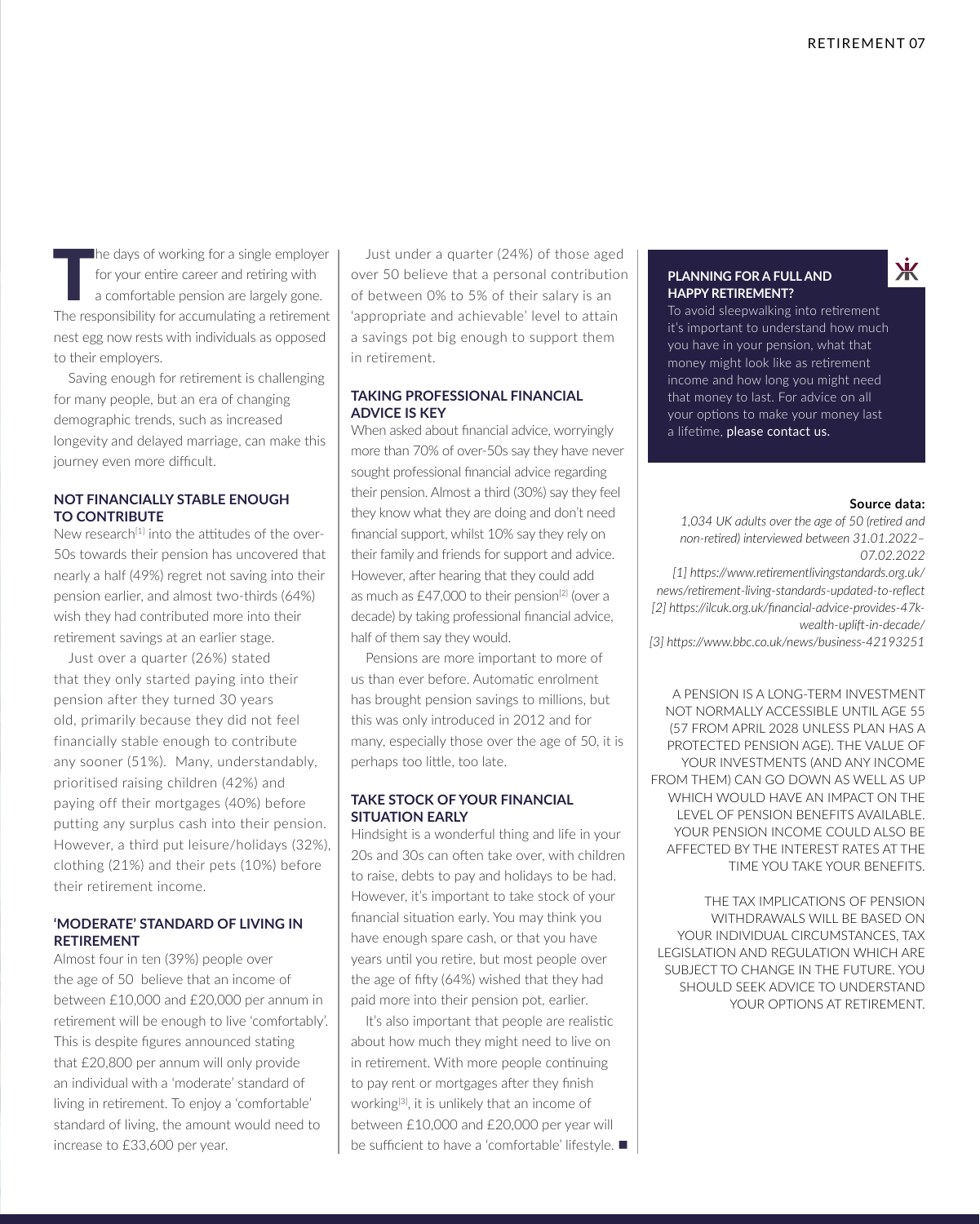# **PROTECTING FAMILY WEALTH** WHAT WILL YOUR LEGACY LOOK LIKE?

state planning is about putting your<br>affairs in order, to help make the lives<br>of your loved ones easier. It can help<br>to protect your estate for your beneficiaries state planning is about putting your affairs in order, to help make the lives of your loved ones easier. It can help and reduce the impact of Inheritance Tax (commonly called IHT for short).

IHT is something many of us don't know enough about. Simply because we don't think we need to.

#### **5 KEY POINTS TO CONSIDER – TAX YEAR 2022/23**

#### **1) IHT DOESN'T JUST AFFECT THE WEALTHY**

Traditionally, only the wealthiest in society were affected by IHT. But rising property prices means more and more people are now facing it.

It all comes down to the value of your overall estate upon your death. If it's worth more than your personal nil-rate band (NRB), anything above could be liable to IHT at up to 40%. (If you're single or divorced, the NRB is £325,000 and if you're married, in a registered civil partnership or widowed, it's up to £650,000).

#### **2) THERE'S ALSO THE RESIDENCE NIL-RATE BAND (RNRB) – BUT NOT EVERYONE CAN BENEFIT**

If you're wondering what the RNRB is, this can be used alongside your usual NRB – and was introduced to help more people reduce their IHT liability. Every UK adult has a RNRB of £175,000.

But the rules can be more complex than many people realise. Amongst the restrictions, you can only use this allowance if it relates to a property you have lived in, and passed to a direct descendant (such as your child or grandchild – not a friend, niece or nephew).

#### **3) YOUR ESTATE ISN'T JUST YOUR HOME**

Your savings and investments, car and any rental properties form a part of your estate. Not forgetting any jewellery you have, household furniture or expensive paintings (minus any liabilities, like an unpaid mortgage).

After working out the value of your belongings, you may be surprised by how much your estate comes to. It could be worth a lot more than you think. It's also important to bear in mind that these assets could increase or decrease in value in the future.

#### **4) ANNUAL REVENUE IS EXPECTED TO KEEP CLIMBING**

The latest IHT figures should be a 'wake-up call' for families to think carefully about their tax planning. IHT receipts in the United Kingdom amounted to approximately £5.32 billion in the financial year 2020/21[1].

#### **5) YOU COULD DO SOMETHING ABOUT IT**

There are plenty of perfectly legal steps you can take to protect your family's wealth from the taxman. The IHT solutions include annual exemptions, allowances, direct gifts and trusts.

Of course, there are many different options to choose from – so it's important you find one that's right for you. With this in mind, and the fact that IHT can be a complex subject, you should always obtain professional financial advice to guide you through the complexities – and help you put suitable plans in place.  $\blacksquare$ 

#### **WORRIED ABOUT INHERITANCE TAX EATING INTO YOUR ESTATE?**

How can you leave a tax-efficient legacy? We'll help you leave more to those you love most. Although it's not nice to think about, getting your affairs in order for when you pass away can bring real peace of mind as you get older. To find out more, please contact us to discuss your requirements.

#### **Source data:**

Ж

*[1] https://www.statista.com/ statistics/284325/united-kingdom-hmrc-taxreceipts-inheritance-tax/*

INFORMATION IS BASED ON OUR CURRENT UNDERSTANDING OF TAXATION LEGISLATION AND REGULATIONS.

> ANY LEVELS AND BASES OF, AND RELIEFS FROM, TAXATION ARE SUBJECT TO CHANGE.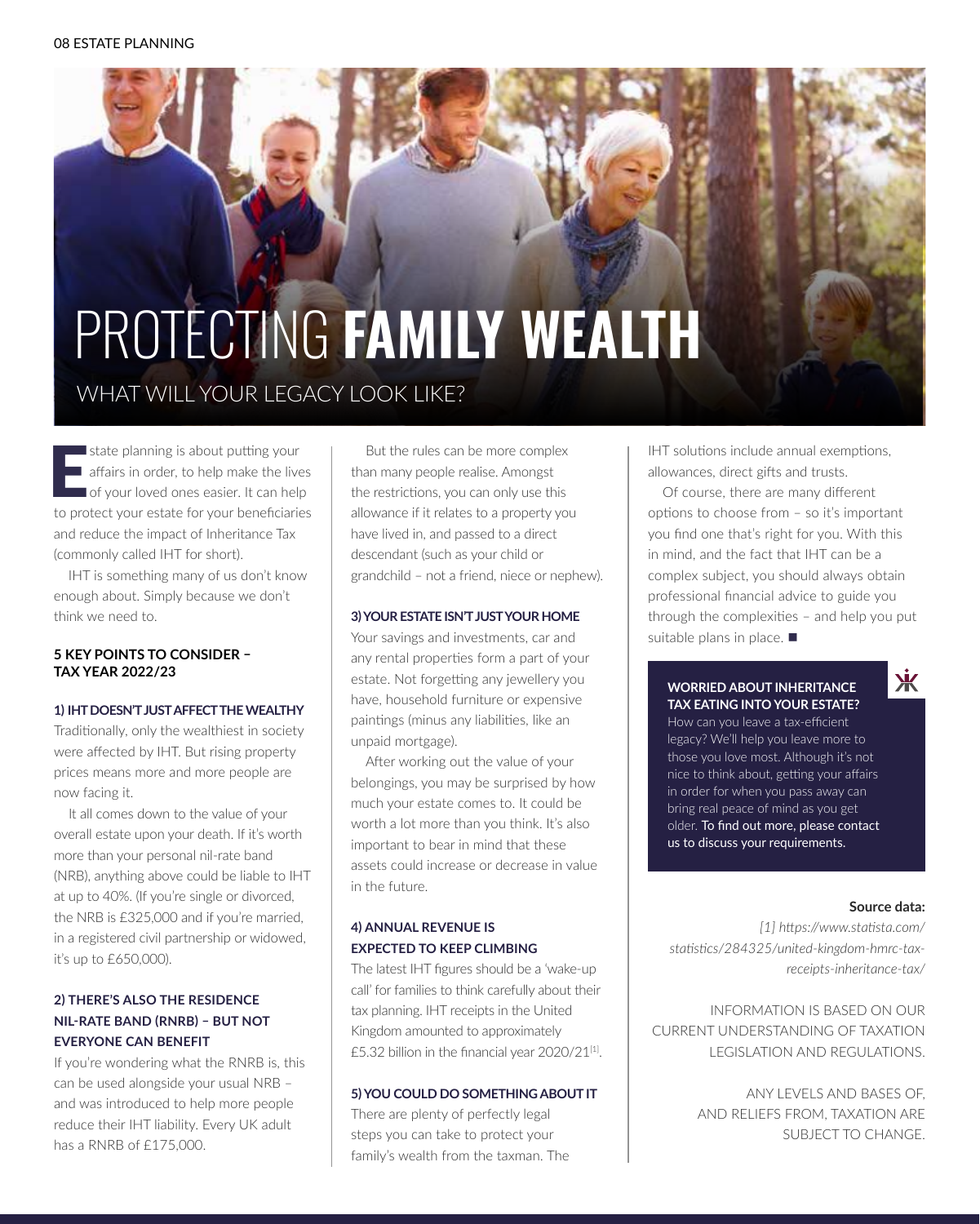# DISCUSSING INHERITANCE **WITH YOUR HEIRS**

### MORE THAN HALF OF UK ADULTS HAVEN'T DISCUSSED THE SUBJECT

The wealth for millennials set to<br>double in the next 20 years, it's<br>time to get over the awkwardness double in the next 20 years, it's time to get over the awkwardness and have the conversation now. One of the main reasons why people don't discuss their inheritance wishes is that they assume estate planning is not for them. That it is only necessary if you are very wealthy.

#### **MOST OF US WOULD LIKE TO LEAVE A LEGACY**

But nothing could be further from the truth. Most of us would like to leave a legacy and if you want to ensure your wishes are followed, obtaining professional advice and planning is essential, whatever your circumstances.

New research<sup>[1]</sup> has highlighted 58% of UK adults admit they have never discussed inheritance matters with their loved ones – with the reluctance to do so equally split between men and women. The findings revealed that the main reason people shy away from it is because they don't believe they have enough assets to consider it worthwhile (18%).

#### **GETTING OLDER IS THE MAIN PROMPT FOR THINKING ABOUT SUCH MATTERS**

However, for nearly half the population (49%), getting older is the main prompt for thinking about such matters. Other life events that have pushed people to confront it are: the birth of a child or the death of a parent (both 7%), followed by the COVID-19 pandemic or a health scare (both 4%).

And there are certain people who hold the key to unlocking these conversations, with 54% saying their partner is the preferred person to talk to, followed by 22% who feel most comfortable chatting things through with their children. Worryingly, only 2% say they have discussed it with a solicitor and only 1% have done so with a professional financial adviser.

#### **READY TO START A CONVERSATION ABOUT INHERITANCE?**

#### **THE IMPORTANCE OF AN UP-TO-DATE WILL**

Making a Will provides a good reason to have a multi-generational family meeting about your inheritance wishes. Having an up-to-date Will is important for both you and your family. The truth is that having an out-of-date Will is as problematic as having no Will at all.

Once you have an up-to-date Will, talking it through with your professional financial adviser, they can then recommend a plan about how to approach your inheritance goals. Also remember, failing to prepare your children for what they may inherit can hinder their ability to handle money wisely.

#### **TAKE ADVANTAGE OF THE GIFT ALLOWANCE**

You can give away £3,000 each year and this will not be subject to Inheritance Tax (commonly called IHT for short). In addition, parents can gift £5,000 to each child as a wedding gift, while grandparents can give £2,500.

Gifting money regularly throughout the year can be a great way to financially help loved ones and can also reduce your IHT liability. Some people will find it hard asking for money, so try and speak to your children and grandchildren to find out if you can help them with something specific, such as a new car or school fees.

#### **LET LIFE EVENTS HELP YOU START A CONVERSATION**

Life events, like a birth, adoption, marriage or a family bereavement, can make people evaluate their own plans. Use these opportunities as a way of talking to relatives about how you would like to pass on your wealth.

#### **TALK ABOUT LATER LIFE CARE**

Many people are worried about how they will pay for social care when they get older. As a result,

people may be starting to plan for this earlier than previous generations. It's important to talk to your family about the care you want so they stay true to your wishes. This could be an ideal time to introduce the subject of inheritance, as estate planning and later life care go hand in hand.

#### **TALK ABOUT FAMILY HEIRLOOMS**

If you find it hard to approach the subject of estate planning with your family then a good place to start could be talking about family heirlooms. People enjoy hearing stories about older relatives, even if they never had the chance to meet them. Talking about items that are important to you or were important to other family members can be a great way to start a conversation about estate planning.  $\blacksquare$ 

#### **LET'S TALK ABOUT INHERITANCE MATTERS!**

Some people find the idea of discussing inheritance uncomfortable and wrongly things before it's too late the situation family or if there is anything unexpected in the Will. For more information about how we can help you, please contact us.

#### **Source data:**

来

*[1] The research of 3,000 nationally representative UK adults was commissioned by Find Out Now in November 2021 on behalf of Brewin Dolphin.*

INFORMATION IS BASED ON OUR CURRENT UNDERSTANDING OF TAXATION LEGISLATION AND REGULATIONS.

ANY LEVELS AND BASES OF, AND RELIEFS FROM, TAXATION ARE SUBJECT TO CHANGE.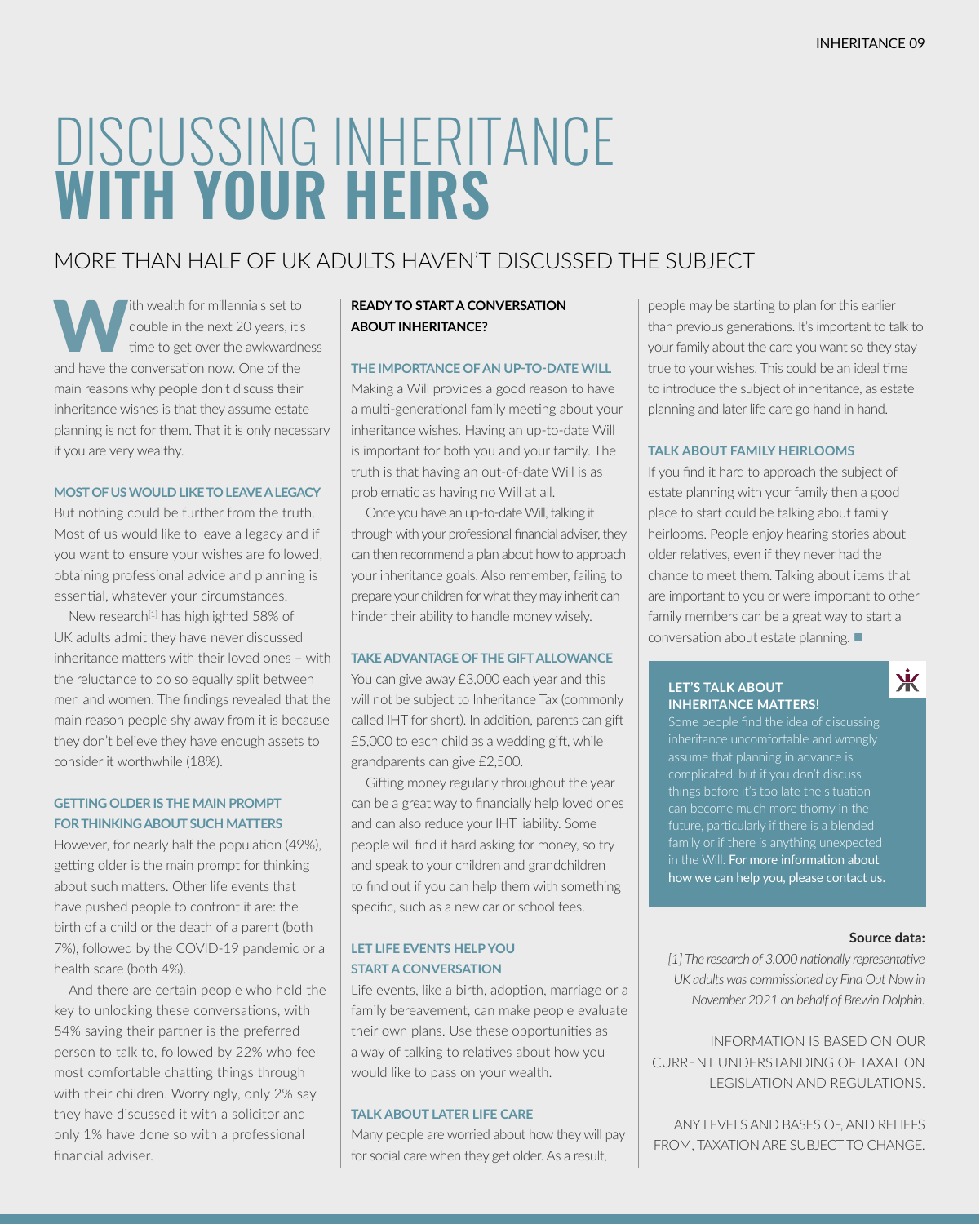A

# WHAT IS THE MOST **POPULAR AGE TO RETIRE EARLY?**

FACTORS THAT CAN INFLUENCE WHEN SOMEONE DECIDES TO RETIRE

There are many factors that can<br>
influence when someone decides to<br>
retire. For some, it may be based on<br>
health resears while others may wont to to influence when someone decides to health reasons, while others may want to take advantage of government benefits or simply enjoy a more relaxed lifestyle. However, one of the most common factors that determines when people choose to retire is their age.

So, what is the most popular age to retire early? Sixty is the most popular age to retire early, according to new research<sup>[1]</sup> which reveals the key steps people have taken to embrace early retirement and examines the costs and benefits of doing so.

#### **WANTING TO ENJOY MORE FREEDOM**

One in four (25%) are planning to celebrate their 60th birthday by leaving work behind. With the State Pension age currently standing at 66, the findings show one in six (17%) people who have taken early retirement did so when they were 60, making it the most common age to make an early exit from working life.

This is also the most popular target age for people who intend to retire early in the years ahead, with one in four (25%) planning to celebrate their 60th birthday by leaving work behind. The desire to retire early is primarily driven by 'wanting to enjoy more freedom while still being physically fit and well enough to enjoy it.'

#### **EMBRACING A NEW LIFESTYLE**

Nearly one in three people (32%) who have retired early or plan to do so gave this reason for embracing a new lifestyle. Financial security is the second most common factor prompting people to embrace retirement. More than one in four (26%) early retirees say their decision was a result of 'being in a financially stable position' so they can afford not to work.

The influence of money matters is also visible in people's choice of early retirement age. One in five (20%) people targeting early retirement have set their sights on 55 to make the transition from working life. This is likely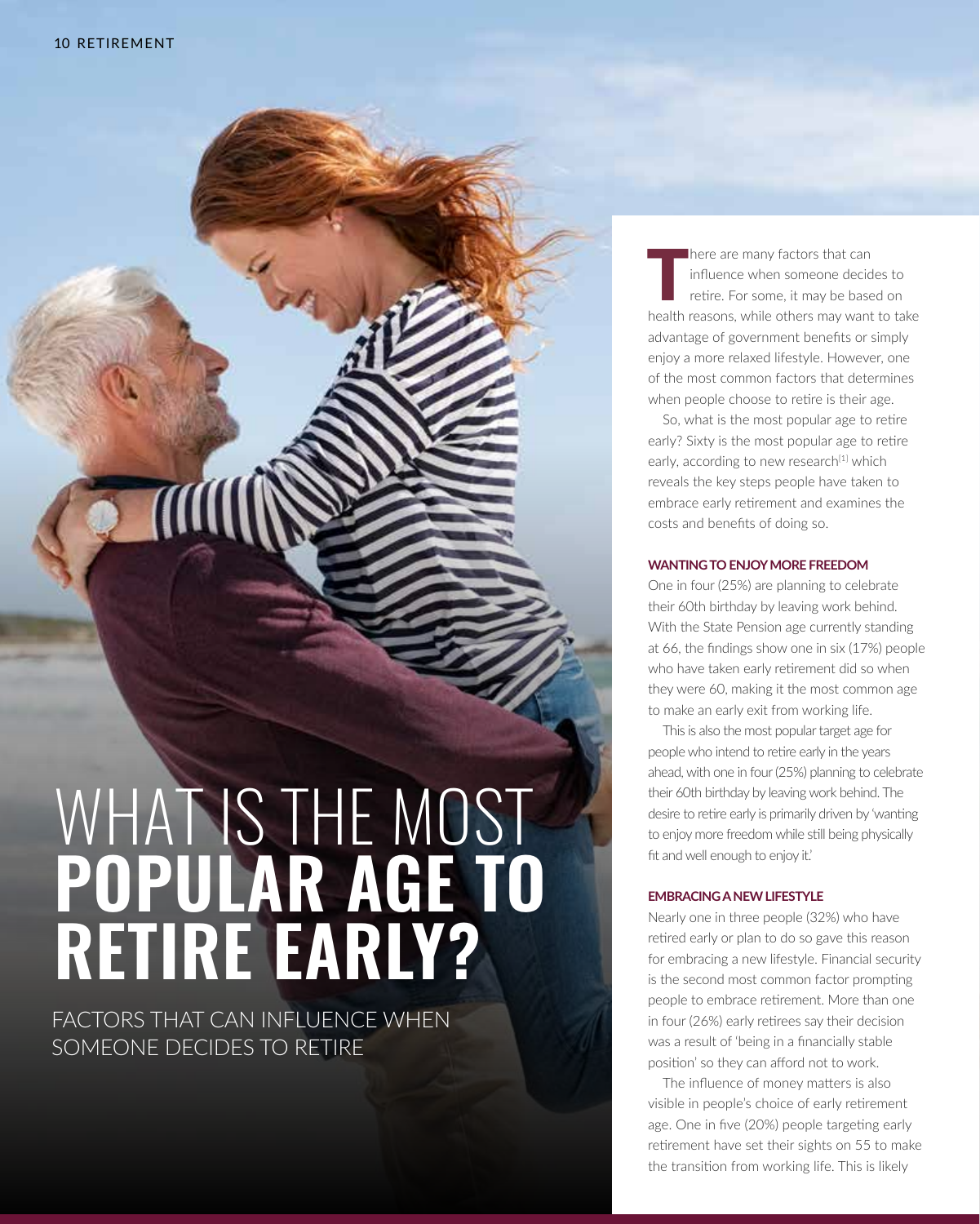

to be influenced by their ability to access their pension savings from this age.

#### **'TOO TAXING AND STRESSFUL'**

Other key factors encouraging people to seek early retirement include reassessing their priorities and what's important to them in life (23%), wishing to spend more time with family (20%) or finding they are either 'tired and bored' of working (19%) or find it 'too taxing and stressful' (19%).

The research suggests the impacts of early retirement are wide-ranging and broadly positive in many areas of life. Most notably, more than two in three (68%) people who have retired early say their happiness improved as a result. In terms of the world around them, 44% of early retirees say their family relationships improved and 34% reported improvements in their friendships.

#### **BOOST TO MENTAL WELLBEING**

When it comes to their health and wellbeing, more than half report that early retirement has delivered a boost to their mental wellbeing (57%) and half (50%) say their physical wellbeing improved.

However, the findings suggest these benefits come at a cost, with nearly half of early retirees finding their finances worsening as a result (47%).

Women are the most likely to have felt a negative financial impact from retiring early (50% vs. 44% of men). Across both genders, only 22% feel they have benefited financially from their decision to retire early.

#### **STEPPING STONE TO RETIRING EARLY**

Among those people who have retired early, one in three (32%) identify having a defined benefit (final salary) pension among the main measures that enabled them to take retirement into their own hands. This suggests the concept of early retirement may get harder for younger generations to achieve, with the majority of

the private sector workforce now saving into defined contribution pension schemes.

However, the findings suggest that people can still take positive steps to make an early retirement possible. Paying off your mortgage (30%) is identified as the second most common stepping stone to retiring early, while almost three in ten early retirees (29%) say saving little and often was one of their main strategies. Nearly one in five (19%) say they also saved extra whenever they received a pay rise or a bonus during their working life.

#### **THE MAIN MEASURES ENABLING PEOPLE TO RETIRE EARLY OR THINK ABOUT RETIRING EARLY**

- **32%** Having a defined benefit
- (final salary) pension
- **30%** Paying off one's mortgage
- **29%** Saving little and often
- **19%** Saving extra whenever receiving a pay rise or bonus
- **16%** Receiving a redundancy payout
- **14%** Receiving an inheritance

#### **WANTING A NEW SENSE OF PURPOSE**

Among those who take early retirement, the research also reveals there is a small contingent who have returned to work (17%) or envisage themselves doing so in the future (15%). Over one in four (27%) cite the reason for returning to work is because they 'wanted a new sense of purpose', making this the most frequent driver, followed by 'missing the company and social interactions with colleagues' (26%). However, a similar number (24%) of early retirees find themselves heading back to work having experienced financial issues.

While happiness soars in retirement, many people find their finances take the strain when they retire early and money worries are one of the biggest factors resulting in people returning to work. If you aspire to retire early, it's vital you plan your finances to be sustainable for the long-term.  $\blacksquare$ 

#### **WHAT DO YOU NEED TO DO TO RETIRE EARLY?**

The dream of an early retirement is very much alive and kicking, but there are many factors to consider along the way and the current uncertainty about the future does not make this an easy decision. For further information or to discuss your requirements, please contact us.

#### **Source data:**

Ж

*[1] https://www.aviva.com/newsroom/newsreleases/2021/12/sixty-the-most-popular-ageto-retire-early/*

A PENSION IS A LONG-TERM INVESTMENT NOT NORMALLY ACCESSIBLE UNTIL AGE 55 (57 FROM APRIL 2028 UNLESS PLAN HAS A PROTECTED PENSION AGE). THE VALUE OF YOUR INVESTMENTS (AND ANY INCOME FROM THEM) CAN GO DOWN AS WELL AS UP WHICH WOULD HAVE AN IMPACT ON THE LEVEL OF PENSION BENEFITS AVAILABLE. YOUR PENSION INCOME COULD ALSO BE AFFECTED BY THE INTEREST RATES AT THE TIME YOU TAKE YOUR BENEFITS.

THE TAX IMPLICATIONS OF PENSION WITHDRAWALS WILL BE BASED ON YOUR INDIVIDUAL CIRCUMSTANCES, TAX LEGISLATION AND REGULATION WHICH ARE SUBJECT TO CHANGE IN THE FUTURE. YOU SHOULD SEEK ADVICE TO UNDERSTAND YOUR OPTIONS AT RETIREMENT.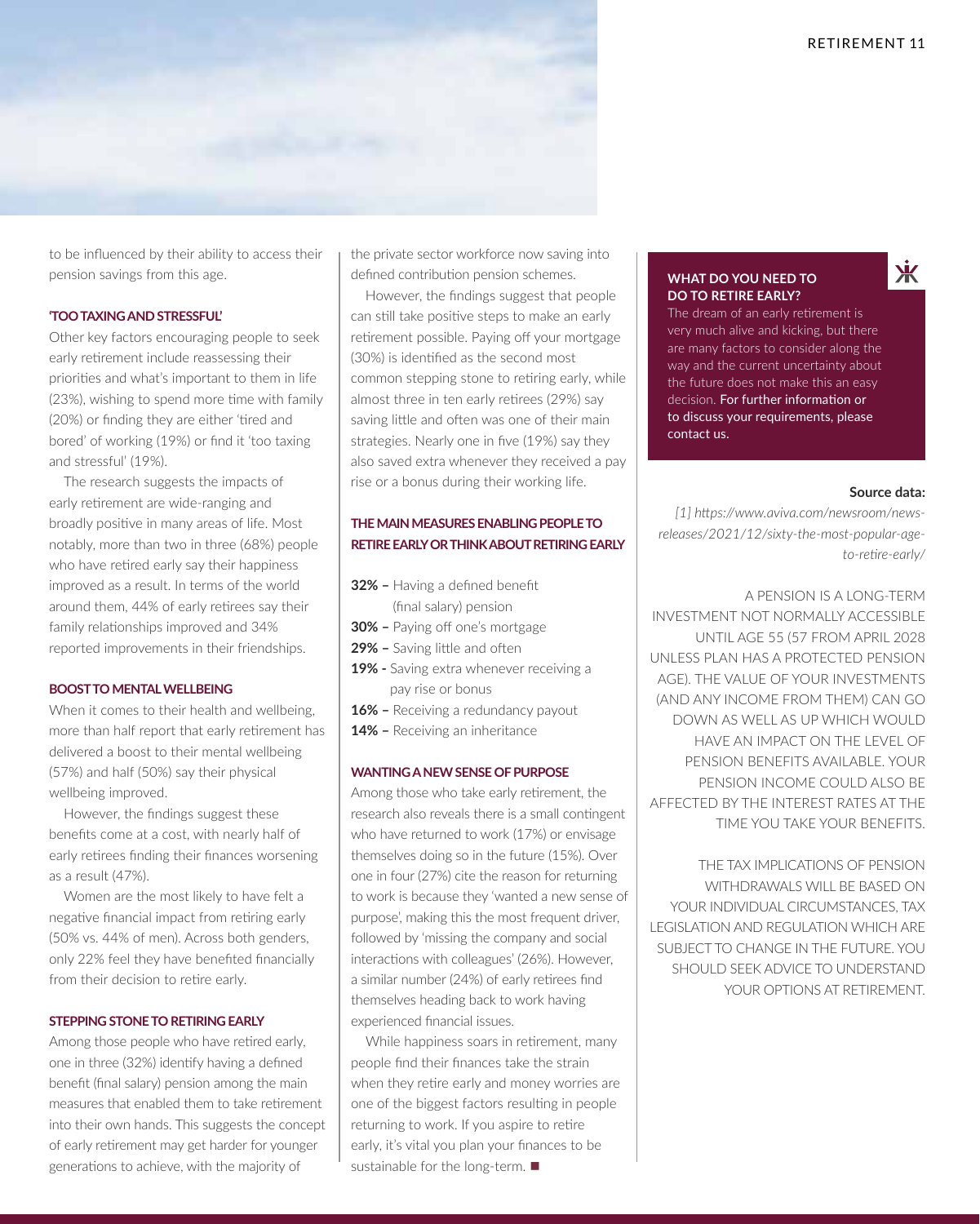# HOW TO COPE WITH THE **RISING COST OF LIVING**

NINE IN TEN ADULTS MAKE STARK SPENDING DECISIONS AS ANXIETY RUNS HIGH

The pressure of spiralling living costs<br>
is a major concern among many UK<br>
households, with the vast majority<br>
leaking to make similar<br>
ifact is a phase is a major concern among many UK looking to make significant lifestyle changes in response to price rises.

According to new research<sup>[1]</sup>, 95% of adults in the UK say they are worried about the anticipated rise in the cost of living in 2022. Women are the most worried, with a third (33%) mentioning they are extremely worried compared to a fifth (22%) of men.

#### **COST OF LIVING INCREASES**

The expense most UK households are concerned about is the rise in energy bills (92%), with three in ten (29%) being extremely worried about this, followed by food shopping (87%). Cost hikes to phone and internet contracts, which typically increase by more than the Consumer Price Index (CPI) rate, concern 84% of UK adults.

The level and speed of price rises means nine out of ten of us (89%) are looking to make changes to pay for the cost of living increases. Worryingly, the option for a fifth (21%) of people is to borrow their way out of trouble, with 7% admitting they simply don't know how they'll cover increases and 5% of workers saying they are considering taking out a short-term (payday) loan.

#### **CUT BACK ON COSTS**

Two-thirds (66%) of people say they will change their food shopping habits, with half of these saying they'll reduce the amount of food they buy. Other solutions to cut back on costs include reaching for the thermostat and reducing the length of time the central heating is on (46%), turning off the heating in unoccupied rooms (36%) and nearly a fifth (17%) taking the drastic action of turning the heating off altogether. As part of the cutting-back regime, half (48%) of fulltime workers feel they'll be forced to reduce or stop saving altogether.

On top of rising costs, National Insurance contribution rates increased from April, just as energy bills rise more steeply, which will dramatically affect take-home pay. For an individual on a salary of £50,000, that will mean an extra deduction of £505 a year, or £255 for someone earning £30,000. Worryingly, a fifth of workers (20%) say they are not aware of these changes, and two-fifths (43%) say whilst they are aware, they are not prepared for the changes to start.

#### **ANXIOUS ABOUT FINANCES**

Just as families in the UK felt they'd seen the worst of the financial impact of COVID, they're facing a dramatic rise in their household bills.

People are having to make difficult choices in an attempt to reduce the impact of rising energy bills, higher inflation, tax hikes and potential interest rate increases. Understandably, this has made many people anxious about their finances, but it's also testing their financial resilience.

Household bills are rising steeply, with the cost of filling up the car at the pumps having reached eye-watering levels, leaving families up and down the country worried about their ability to make ends meet. Concern is so widespread that families who, on the face of it, would be considered financially comfortable and even those with sixfigure incomes are deeply worried.

#### **10 WAYS TO HELP MANAGE YOUR FINANCES**

#### **1. SAVE MONEY ON YOUR ENERGY BILLS**

If you're finding it hard to pay your energy bills, contact your provider as they should help you with ways to pay and don't be afraid to ask for help from a debt advice charity if you're struggling.

Switching your energy supplier used to be a good way of saving money on your household bills, but with energy prices soaring, you're probably better off staying on the standard tariff with your existing supplier once your fixed tariff comes to an end. Some suppliers aren't taking on new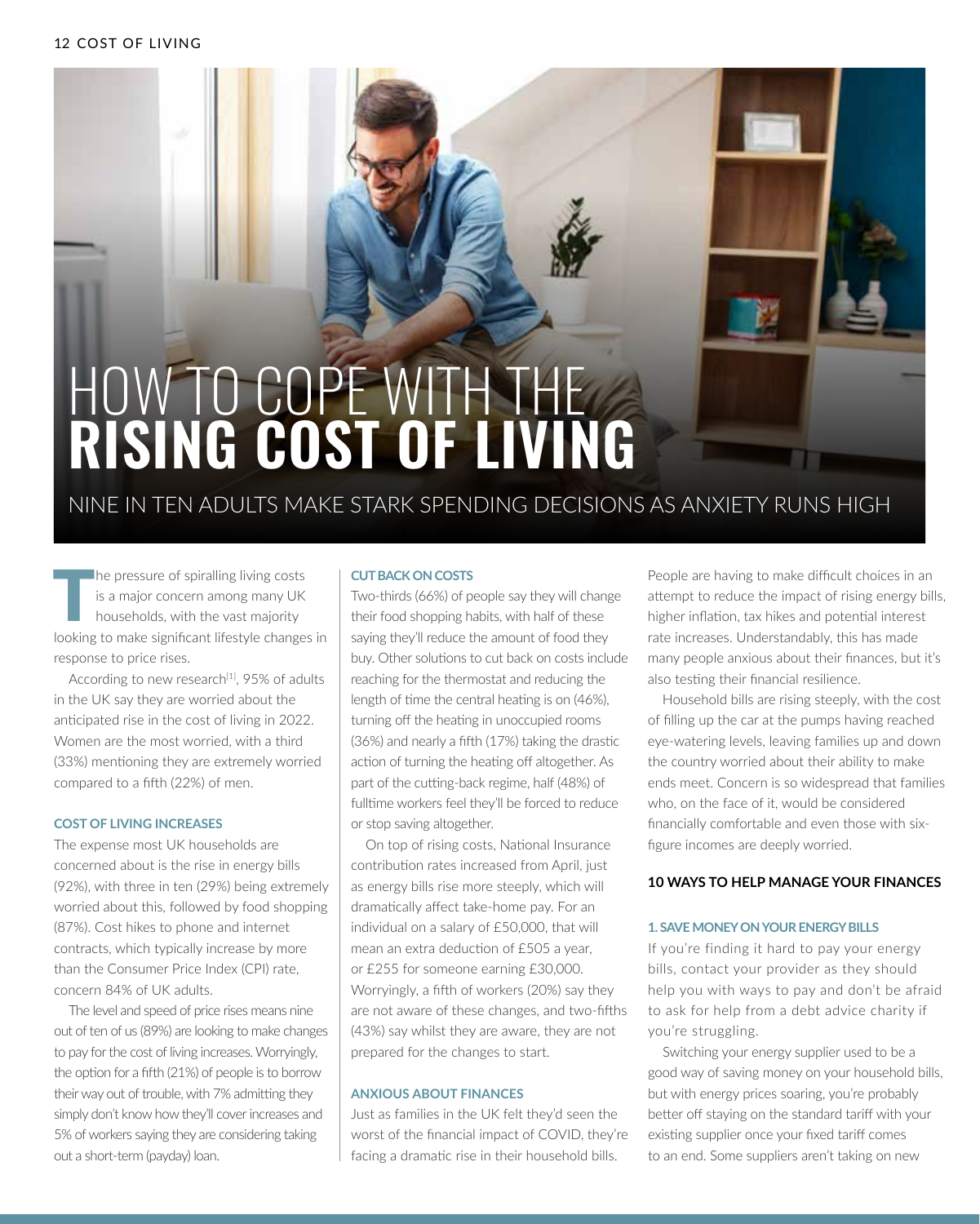customers, and that way you're protected by the energy price cap. The government-backed website – Simple Energy Advice – has tips on how to keep your energy bills down.

#### **2. SAVE MONEY ON PETROL**

Try using a fuel price checker site to check that you're always getting your fuel for the cheapest price possible. Other ways to save include: driving at a lower speed and avoiding accelerating and braking quickly if you can; making sure your tyres are at the right pressure; and taking out anything heavy in the car that you don't need to carry.

#### **3. FOOD BILLS**

Grocery bills can make up a big proportion of your household spending so it makes sense to look for savings. Plan your meals for a week and then write your shopping list – this will help you avoid buying unnecessary items. Consider changing to a cheaper supermarket or to different brands if you prefer a particular supermarket.

#### **4. WATER BILLS**

You can't switch water suppliers but there are steps you can take to keep your bills down. Check if you'd save money by switching to a water meter. You can use the Consumer Council for Water's calculator. If you're on certain benefits and have a large family or someone with a particular medical condition, you may qualify for the WaterSure scheme, which caps water bills. Meanwhile, if you're on a low income or receiving benefits, check what additional assistance your water company offers.

#### **5. COUNCIL TAX**

Depending on your circumstances and who is living with you, you may qualify for a Council Tax discount. For example, you can get a 25% discount if you're the only adult living in the property. Find out what discounts are offered by your local council at GOV.UK.

If you're on a low income or certain benefits you may be able to get a Council Tax Reduction. Your bill could be reduced by up to 100%. There's a different scheme in Northern Ireland.

#### **6. CHECK IF YOU'RE ENTITLED TO STATE BENEFITS**

Billions of pounds of state benefits go unclaimed each year, and you could be missing out. The national charity Turn2us has a free and confidential benefits calculator on its website (https://benefits-calculator. turn2us.org.uk/), which can help you work out which means-tested benefits you're entitled to. It also has a grant search tool (https:// grants-search.turn2us.org.uk/) for information on grants you may be able to apply for.

#### **7. FIND OUT WHERE YOUR MONEY'S GOING**

Start by finding out where your money's being spent. It sounds obvious, but we may not realise exactly how much we're spending each month – and what we're spending it on – until it's laid out in front of us.

Review your last three bank statements and credit card bills (or check online) and spend some time going through them, highlighting any areas where you think you're spending money unnecessarily or spending too much. This could be on anything from a top of the range broadband package that you don't need, to a mobile phone contract where you're paying for data you don't use.

Every month money is wasted on unused subscriptions, with the most common wasted money on gym memberships. A fifth (19%) of UK adults said they planned on cancelling TV subscriptions (e.g. Netflix, Amazon Prime). Even magazine subscriptions of a few pounds a month are money down the drain if you don't have time to read the magazine. Take a few minutes and cancel any subscriptions you don't really use to save yourself a bit of cash.

#### **8. DRAW UP A BUDGET**

Drawing up a weekly or monthly budget will help you get your finances under control.

It's just a list of money you have coming in and what you spend and it doesn't have to take long to set up. There are plenty of templates online to get you started. Alternatively, budgeting apps can also be used to plan what you want to spend and keep track of it.

#### **9. SEE IF YOU CAN PAY LESS INTEREST**

If you owe money on an expensive credit card, it may be worth considering whether you can transfer the balance to a credit card charging 0% interest. Although these cards are interest free, you will normally be charged a balance transfer fee of between 1 and 3% of the amount you transfer. Because you won't be charged interest on your balance, more of your money can go to repay what you owe.

These cards aren't right for everyone, and it's important to make sure you can pay off your balance by the time the 0% interest deal runs out. It may also affect your credit score, especially if you do it multiple times.

#### **10. GET HELP WITH UNMANAGEABLE DEBTS**

If you are struggling to pay for the essentials, you are using one credit card to pay off another or your debts are causing you worry, then contact a debt advice charity, such as StepChange. They will be able to give you help with your debts, free of charge.  $\blacksquare$ 

#### **NEED HELP TO MAKE THE MOST OF YOUR MONEY?**

氺

2022. We're here to help you review your current financial situation and answer any questions you may be concerned about.

#### **Source data:**

*[1] Royal London commissioned a survey by Opinium between 25 February and 1 March 2022 with a sample of 4,001 nationally representative UK adults.*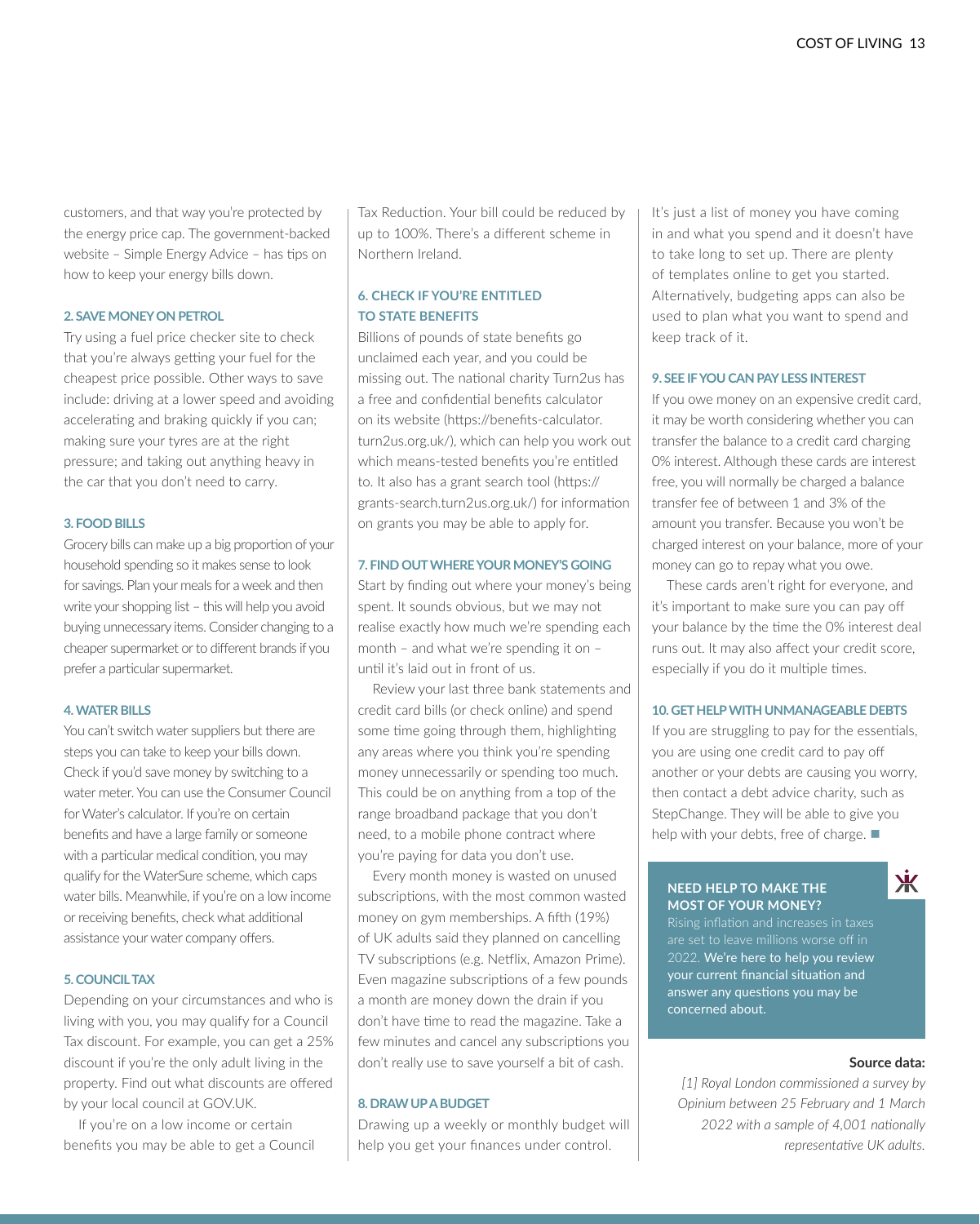# PASSING ON WEALTH **TO THE NEXT GENERATION**

### 30 MILLION PARENTS WANT TO LEAVE WEALTH IN THEIR WILL

illions of Britons say they want to plan to pass on wealth to their children and grandchildren in a Will – but fewer than half have written one, according to new research<sup>[1]</sup>.

Failing to plan could potentially lead to a significant Inheritance Tax (commonly called IHT for short) bill being levied on a person's estate when they die.

#### **ANYTHING THAT ISN'T EXEMPT WILL BE TAXED**

IHT is a tax that may be paid on your estate (your money, possessions and your share of any property) when you die, reducing how much value will ultimately pass to your beneficiaries. The starting point for IHT in the current 2022/23 tax year is £325,000. When the value of an estate exceeds this amount, anything that isn't exempt will be taxed at 40%.

The tax year runs from 6 April to the following 5 April. So, the tax year 2022/23 started on 6 April 2022 and finishes on 5 April 2023.

#### **RISING NUMBER OF PEOPLE COULD UNEXPECTEDLY FACE IHT BILLS**

Recent rises in houses prices mean the estates of a rising number of people could unexpectedly face IHT bills. The research found that 30 million (88%) people with children say they plan to

leave money to their children and/or grandchildren in their Will but only 41% have written one. Twenty million (59%) parents do not currently have a Will.

Although over half (57%) of people with children are considering seeking professional financial advice about the best way to pass on wealth, only 13% have done so. More than half (56%) of people with children say they are considering writing wealth into trust but only 12% have actually done so.

#### **HOW PARENTS PLAN TO PASS ON WEALTH**

- Leaving it in a Will 88%
- Bank transfer/cash 67%
- $\Box$  Consulting financial adviser 57%
- $\blacksquare$  Writing wealth into trust 56%
- $\blacksquare$  Putting money into investment 53%
- $\blacksquare$  Putting money into a pension for their children 43%

#### **MINIMISING THE AMOUNT OF IHT YOU COULD BE LIABLE FOR**

The research identified that mass affluent consumers – those with assets of between £100,000 and £500,000 excluding property – are more likely to have their affairs in place to pass on an inheritance. More than half (51%) of mass affluent parents have a Will in place. 20% of mass affluent parents have put money into

an investment for their children or grandchildren (compared to 12% of all parents).

17% of mass affluent parents have obtained professional financial advice to discuss the best way to pass on wealth. And 13% of mass affluent parents have written wealth into trust for their children. The average amount written into a trust was £184,000 while more than one in five (21%) wrote more than  $f$ 250,000 into a trust.

#### **HOW WILL I PASS ON MY ESTATE EFFICIENTLY?**

Tax rules depend on individual circumstances and may change. You should always obtain professional financial advice for more information on tax. We provide all the elements you need to protect, grow and pass on your wealth. To discuss your plans or for further information, please contact us.

TAX TREATMENT DEPENDS ON THE INDIVIDUAL CIRCUMSTANCES AND MAY BE SUBJECT TO CHANGE IN FUTURE.

#### **Source data:**

Ж

*[1] LV= surveyed 4,000 nationally representative UK adults (of which at least 500 were mass affluent) via an online omnibus conducted by Opinium in December 2021.*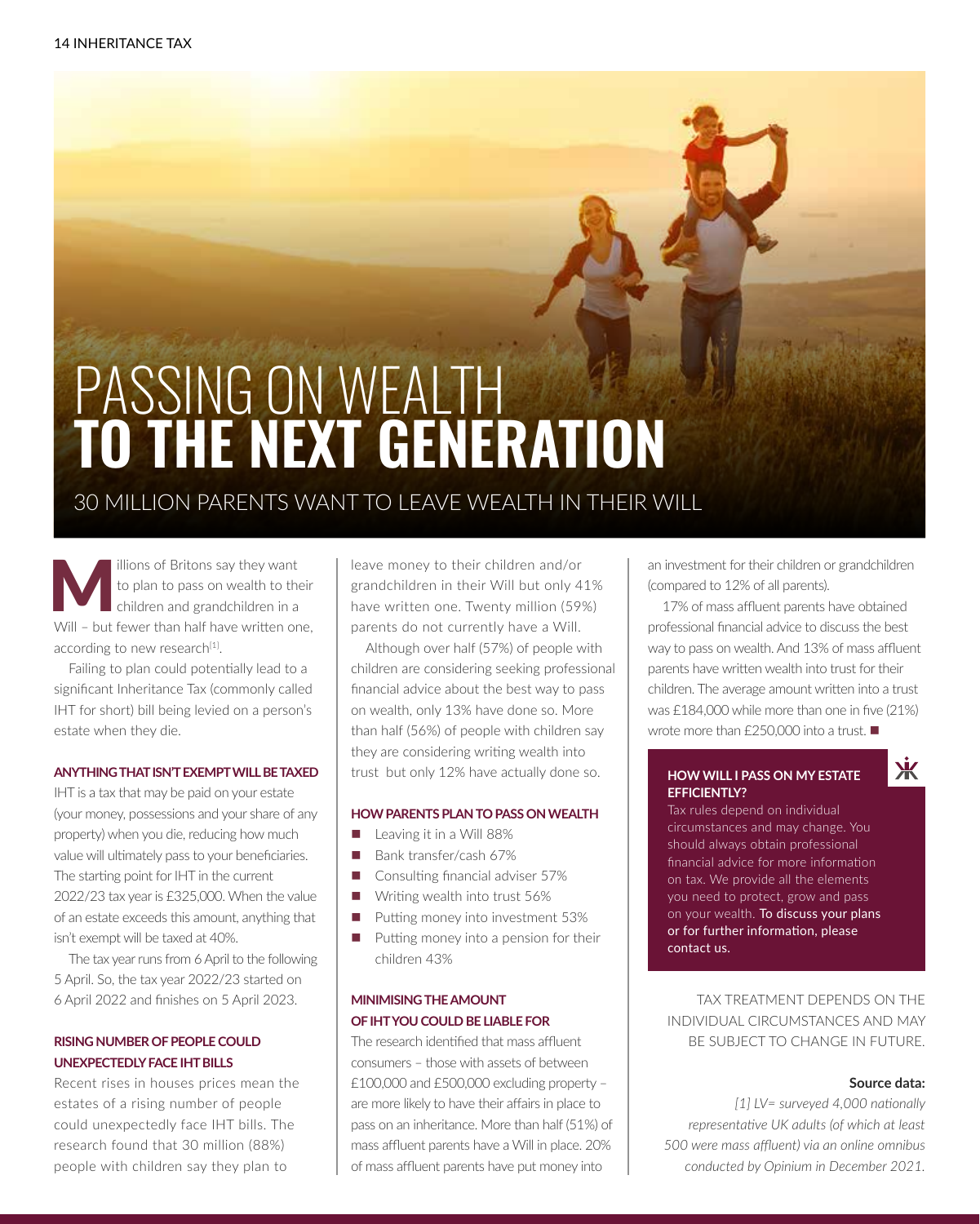# WOMEN ON AVERAGE RETIRE WITH LESS THAN **HALF THE INCOME OF MEN**

### HELPING YOU ESTABLISH A FINANCIAL PLAN FOR THE LIFESTYLE YOU WANT

 $\blacksquare$  he staggering impact of the gender pension gap has been revealed in new research<sup>[1]</sup> which shows that women have lower pension pot sizes in every age bracket, with the situation significantly deteriorating as they approach retirement. Worryingly, women on average retire with less than half the income of men.

#### **GENDER PENSION GAP BY PENSION CONTRIBUTIONS**

| Age contributions | Gap in pension |
|-------------------|----------------|
|                   |                |
| $20 - 24$         | 13%            |
| $25 - 29$         | 16%            |
| $30 - 34$         | 15%            |
| $35 - 39$         | 18%            |
| $40 - 44$         | 23%            |
| 45-49             | 29%            |
| $50 - 54$         | 35%            |
| 55-59             | 40%            |
| 60-64             | 45%            |
| 65-69             | 49%            |
|                   |                |

#### **REDUCTION IN CONTRIBUTIONS PAID INTO PENSIONS**

The amount paid in contributions has a big impact on what is received at retirement and the difference between men's and women's contribution rates is stark. For most people, the effect of working part-time means a reduction in contributions paid into their pension.

If a person opts to reduce their full-time working hours to three days a week, they might expect their pay and their pension contributions to reduce by 40%. However, because of auto-enrolment (AE) thresholds, the impact could be greater than that.

#### **GOOD FINANCIAL PLANNING**

A person earning £30,000 opting to reduce their hours by 40% would see their pay reduce by 40%. However, because of the lower qualifying earnings threshold (LET) under AE, their pension contributions would reduce to around 50% of their full-time value. A worker earning £20,000 would see their pension contributions reduce by over 58%.

Pension contributions are unlikely to be a deciding factor when considering whether to work part-time. What is important is that people understand the long-term impact on their pension when they are making that decision. This is crucial to good financial planning.

#### **UPPING PENSION CONTRIBUTIONS**

Some people might consider upping their pension contributions, but this would have to be carefully balanced against disposable income. Another option some parents may consider is sharing the caring responsibilities to help spread the longterm financial impact.

One significant change to help women in this position would be to remove the LET. It has the potential for the biggest impact on closing the gender pension gap and has been promised by government for the 'mid-2020s'.

#### **HOW TO HELP CLOSE THE GENDER PENSION GAP**

 $\blacksquare$  If you are working part-time and are automatically enrolled into a workplace pension scheme, consider increasing your monthly contributions, if it is affordable.

- $\blacksquare$  If you earn less than £10,000 per year, speak to your employer about your options for joining your company pension scheme.
- $\blacksquare$  If you are thinking about reducing your working hours to help balance family life, you might want to consider whether it is better for you or your partner to work parttime. As part of those considerations, you might want to look at which of you gets higher employer pension contributions.
- $\blacksquare$  When it comes to saving into a pension, starting early allows a small contribution to build up over time.
- $\blacksquare$  For those in a long-term relationship, have a stake in your finances. Should divorce ever come into the picture, keep pensions at the forefront of your mind when splitting assets.
- Check your National Insurance record to see if you will get the full State Pension amount when you retire. You need a total of 35 years of National Insurance contributions, or, in some cases, you can apply for credits. If it looks like you might be short, you might have the option to pay to fill in the gaps.
- Apply for Child Benefit even if your overall household income means you need to pay it back through a high-income Child Benefit charge. If you are not working while looking after a child you get State Pension credits automatically until your youngest child is 12 years old as long as you are claiming Child Benefit. If you do not claim Child Benefit you do not receive the credits.
- Talk to your employer about the policies they offer.

#### **TIME TO BOOST YOUR RETIREMENT SAVINGS?**



more information, please contact us.

#### **Source data:**

*[1] Aviva Workplace Pension Data: Percentage difference in mean total contributions paid in January 2022, men versus women, by age group, based on a sample of 2,073,000 workplace pension plans receiving contributions in the month.*